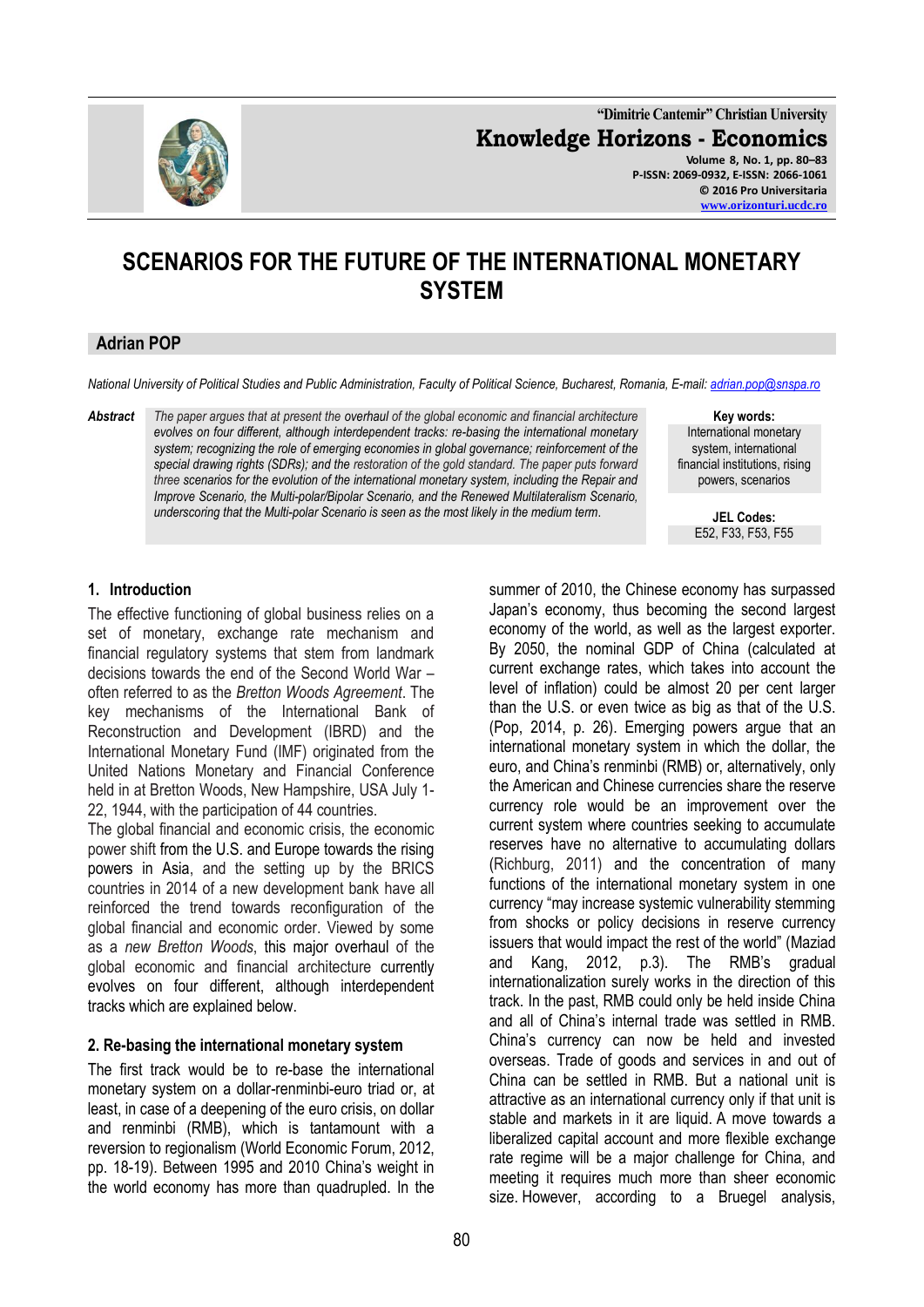somewhere around 2019-2022, China would be able to raise the status of the RMB over and above that of the yen or even possibly the British pound or Swiss franc. Moreover, by 2027-2033 the RMB could become a very serious challenger to the euro and by 2037-2042 it could overtake both the euro and the dollar as the predominant global currency (Vallée, 2012, pp.1, 33- 34).

## **3. Recognizing the role of the emerging economies in global governance**

The second track of establishing a new Bretton Woods would be to rightly match the emerging and developing countries' weight in the global economy with their power and influence in setting the rules and institutional arrangements of the world economy. Emerging powers deem that major governance reforms are needed, translating in particular to changes in quotas, voting rights, executive board representation and transparency in the management selection process. Although the IMF, the World Bank, and the World Trade Organization (WTO) have taken important steps to increase representation to reflect the shift in economic power toward developing countries, many rising powers remain unsatisfied. Institutions such as the Bank for International Settlements (BIS) and International Accounting Standards Board (IASB) are behind the curve in giving adequate representation to China, India, Brazil and other rising powers. Additionally, further reforms are needed at the level of the IMF, World Bank and G20 (Draper and Dube, 2010, pp.3-4). These include a further redistribution of quotas in the IMF to reflect changes in the global political economy while maintaining the quota shares of over-represented developing country members; a more equitable representation of developing countries on the IMF Executive Board by merging some European seats into a single Eurozone seat; a reconfiguration of the selection procedures of the head and staff positions at the IMF and World Bank as to allow appointments to such positions through an open, transparent and meritbased process; a further improvement of representation of developing countries in the G20; and a possible relocation to Asia of, at least, the secretariats of some of the Basel-based committees (Menkhoff and Meyer, 2010).

## **4. Reinforcement of the Special Drawing Rights**

The third track is focused on the reinforcement of the Special Drawing Rights (SDRs) by enlarging the *basket of currencies* on which it is based to all major economies. Just prior to the G20 London summit on 2 April 2009 the Governor of People's Bank of China proposed the first tentative plan for replacing the US dollar's role as the world reserve currency (Pettis, 2009,

p. 3). He suggested extending the "basket of currencies forming the basis of SDR valuation to all major economies and set up a settlement system between SDRs and other currencies so they could be used in international trade and financial transactions" (Anderlini, 2009). There is one major inconvenience with this proposal and it refers to the fact that the new SDR would be distributed in accordance with the current quota-shares of the IMF member states. Consequently, the developing and transition economies, which badly need liquidity support from the IMF, would get less than 37 per cent, and the low-income countries less than 8 per cent, while the G7 countries, which do not need liquidity support, would get over 45 per cent. Therefore, any reform of the international monetary and financial system geared at making the SDRs a global reserve medium would have to address the issues of SDRs allocation (UNCTAD 2009, pp. 121, 123-124) and creating the critical mass for the SDRs to become a world reserve currency. Moreover, in order to create the critical mass for the SDRs to become a world reserve currency, some 3,000 billion SDRs would be needed. A solution, which was first discussed in the late 1970s, would be to create a *substitution account* at the IMF denominated in SDRs as to create the possibility for central banks to convert their dollars in SDRs. A more practical approach would be to include in the current basket of currencies both the BRICS country currencies, but also those currencies that reflect the evolution of the aluminium, iron, gold or crude oil (Reisen, 2009). This means including the currencies of countries such as Australia, Canada, Chile, and Norway, thus linking the SDRs with the cycles of these key commodities.

The process of reinforcing the SDRs has been gradually but steadily developed starting with the IMF decision of July 2009 to allow the issuing of securities denominated in SDRs to draw in resources from some emerging economies (Brazil, China and Russia), and continuing with the G20 decisions at its Washington summit in April 2011 to work on a "criteria-based path to broaden the composition of the SDR", and the G20 decisions at its Cannes summit in November 2011 to review the SDRs' basket of currencies in 2015. In light of fact that starting the 1<sup>st</sup> of October 2016 RMB is the fifth currency in the SDRs' basket of currencies, the notion of the SDRs playing in future the role of a global reserve asset or a de facto world currency seems more plausible than some years ago (Grevi, 2011, p. 4).

## **5. Restoration of the gold standard**

The fourth track of establishing a new Bretton Woods would be a restoration of the gold standard (O'Driscoll, Jr. 2012). The New York Federal Reserve acts as the custodian of the gold owned by 122 account holders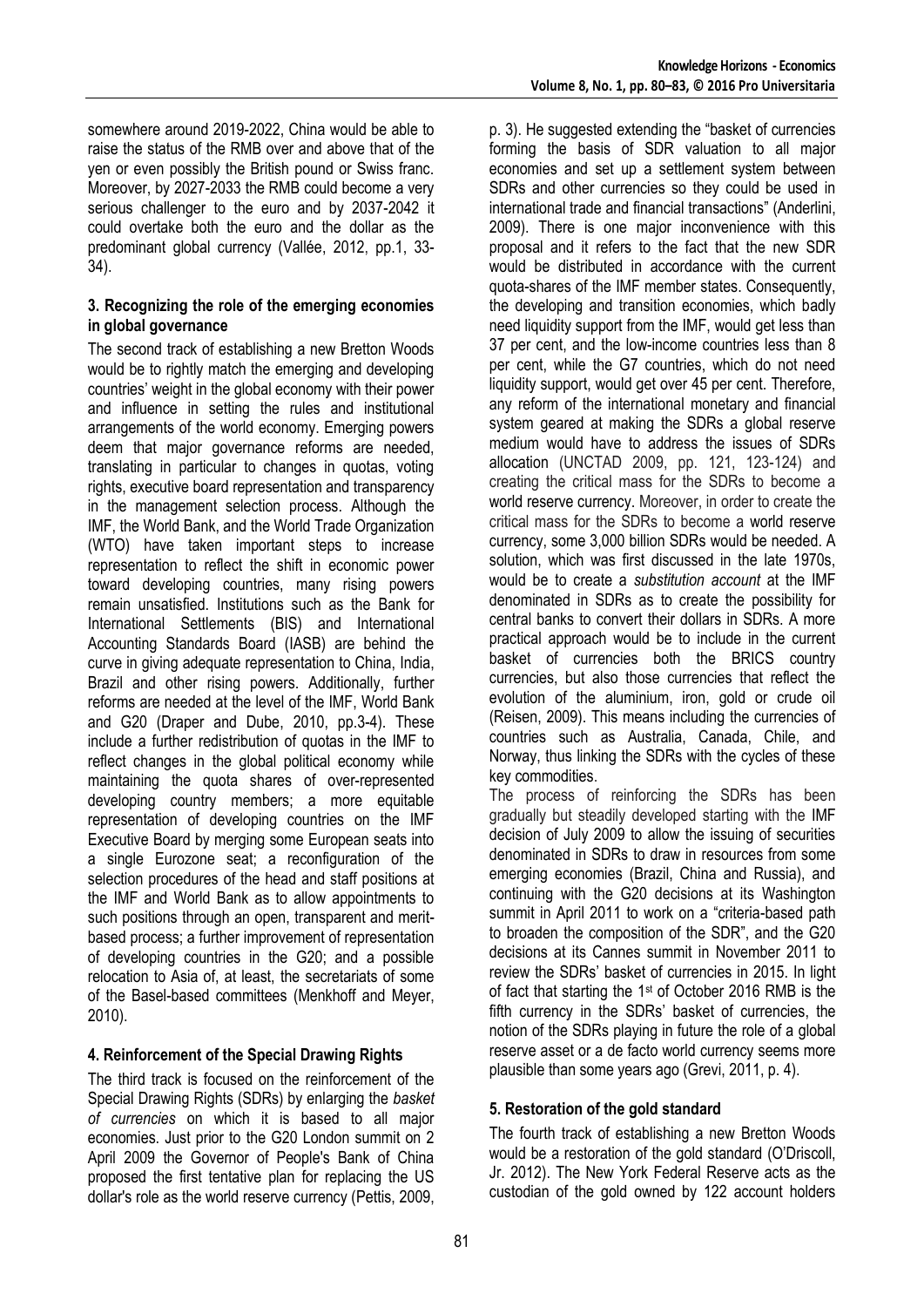which include the U.S. government, more than 60 foreign governments, other central banks, and a few of international organizations including the IMF. According to the New York Fed's estimations, approximately 98 percent of the gold bars stored in its Lower Manhattan vaults belong to central banks of foreign countries. Much of the gold bullion arrived during and after the Second World War as many countries wanted to have a place of safe-keeping for their gold reserves. The volume of the gold stored continued to expand and climaxed in 1973, immediately after the U.S. suspended convertibility of dollars into gold for foreign governments.

The UK was a role model for the gradual adoption by other countries of the gold standard in the 19<sup>th</sup> century. Hence, a resumption of the gold standard could come about through the impetus given by a powerful actor on the international stage rather than through international agreement (White, 2012). The impressive accumulation of gold reserves by Russia and China throughout the current financial and economic crisis – as well as the diversification of the IMF's revenues through the creation of a fund supplied with gains from the sale of gold – both surely work in that direction (Kaya, 2012).

#### **6. Scenarios for the evolution of the international monetary system**

Three scenarios could be outlined for the evolution of the international monetary system:

 The *Repair and Improve Scenario* assumes the continuation of the on-going policy efforts to improve the functioning of the current system organised around the U.S. dollar through incremental reforms.

 The *Multi-polar/Bipolar Scenario* envisages that the U.S. dollar remains the main international currency but other currencies also play a role in the international monetary system as reserve currencies, anchor currencies and on international markets for goods and assets. Among the latter one would include the euro and the RMB (or only the RMB), as well as a possible single currency of North America, East Asia (or East Asia plus Australia, New Zealand and India) or a BRICS currency.

 The *Renewed Multilateralism Scenario* posits renewed, possibly crisis-led, steps towards building a multilateral international monetary order. Since neither the RMB nor the euro emerge as major international currencies, the need for diversifying official and private reserves is met by the emergence of the SDRs as a widely used quasi-currency.

## **7. Conclusions**

Taking into consideration the current four main tracks at reconfiguration of the global financial and economic order, i.e. re-basing the international monetary system, recognizing the role of emerging economies in global governance, the reinforcement of the Special Drawing Rights (SDRs), and the restoration of the gold standard, this paper has put forward three scenarios for the evolution of the international monetary system, including the Repair and Improve Scenario, the Multipolar/Bipolar Scenario, and the Renewed Multilateralism Scenario. Although all three scenarios would offer improvements compared to the current system, the Multi-polar/Bipolar Scenario would best correspond to structural changes in the world economy and mitigate some of the imperfections of the current system (Angeloni, Bénassy-Quéré *et al*. 2 011, pp.2-3, 56-77). The Multi-polar scenario is seen as the most likely in the medium term. This is confirmed by early estimates of the U.S. National Intelligence Council at the beginning of global financial crisis (NIC 2008, p.11- 12, 94), as well as by more recent assessments which speak about the likelihood of an uneven multiple international currency system (Chey, 2012).

## **References**

1. Anderlini, J. (2009). "China calls for new reserve currency". *The Financial Times*, 23 March. Available at: http:/[/www.ft.com/cms/s/0/7851925a-17a2-11de-8c9d-](http://rs6.net/tn.jsp?et=1102541435974&s=7149&e=001DC4HEkhbh0iVpWlI_ItkUEj8-SCa_9cV3tgW34C-dqwt42ICcWTNtMF082c95xEV4j9Xi1nINoxv6YLblHTXE693cQeRs4qIHyEoTszLBaZENd-Mj23zjAKucDNb9ogaJpgY-C2vEWbYZw-ahVEU2MNTPa0Txg00nREL1Uoyo5syLtur-nocOw==)[0000779fd2ac.html](http://rs6.net/tn.jsp?et=1102541435974&s=7149&e=001DC4HEkhbh0iVpWlI_ItkUEj8-SCa_9cV3tgW34C-dqwt42ICcWTNtMF082c95xEV4j9Xi1nINoxv6YLblHTXE693cQeRs4qIHyEoTszLBaZENd-Mj23zjAKucDNb9ogaJpgY-C2vEWbYZw-ahVEU2MNTPa0Txg00nREL1Uoyo5syLtur-nocOw==) [accessed 9 September 2010].

2. Angeloni, I., Bénassy-Quéré, A., Carton, B., Darvas, Z., Destais, C., Pisani-Ferry, J., Sapir, A., and Vallée, S. (2011). *Global Currencies of Tomorrow: A European Perspective*. Bruegel Blueprint 13/CEPII Research Report 2001-01. Brussels and Paris: Bruegel and Centre d'Etudes Prospectives et d'Informations Internationales.

3. Chey, H-K. (2012). "Theories of International Currencies and the Future of the World Monetary Order". *International Studies Review*, 14 (1), March, pp. 51-77.

4. Draper, P. and Dube, M. (2010). *A Southern perspective on the reform of the international financial institutions*. FRIDE Policy Brief. Madrid: FRIDE.

5. Grevi, G. (2011). *The G20 after Cannes: An identity crisis*, FRIDE Policy Brief No. 105, November. Madrid: FRIDE.

6. Kaya, A. (2012). "Conflicted Principals, Uncertain Agency: The International Monetary Fund and the Great Recession". *Global Policy,* 3(1), February, pp. 24- 34.

7. Maziad, S. and Kang, S.K. (2012). *RMB Internationalization: Onshore/Offshore Links*. IMF Working Paper, WP/12/133, May. Washington, D.C.: International Monetary Fund.

8. Menkhoff, L. and Meyer, R. (2010). *The G20 Proposal on IMF Governance: Is There Progress?*.